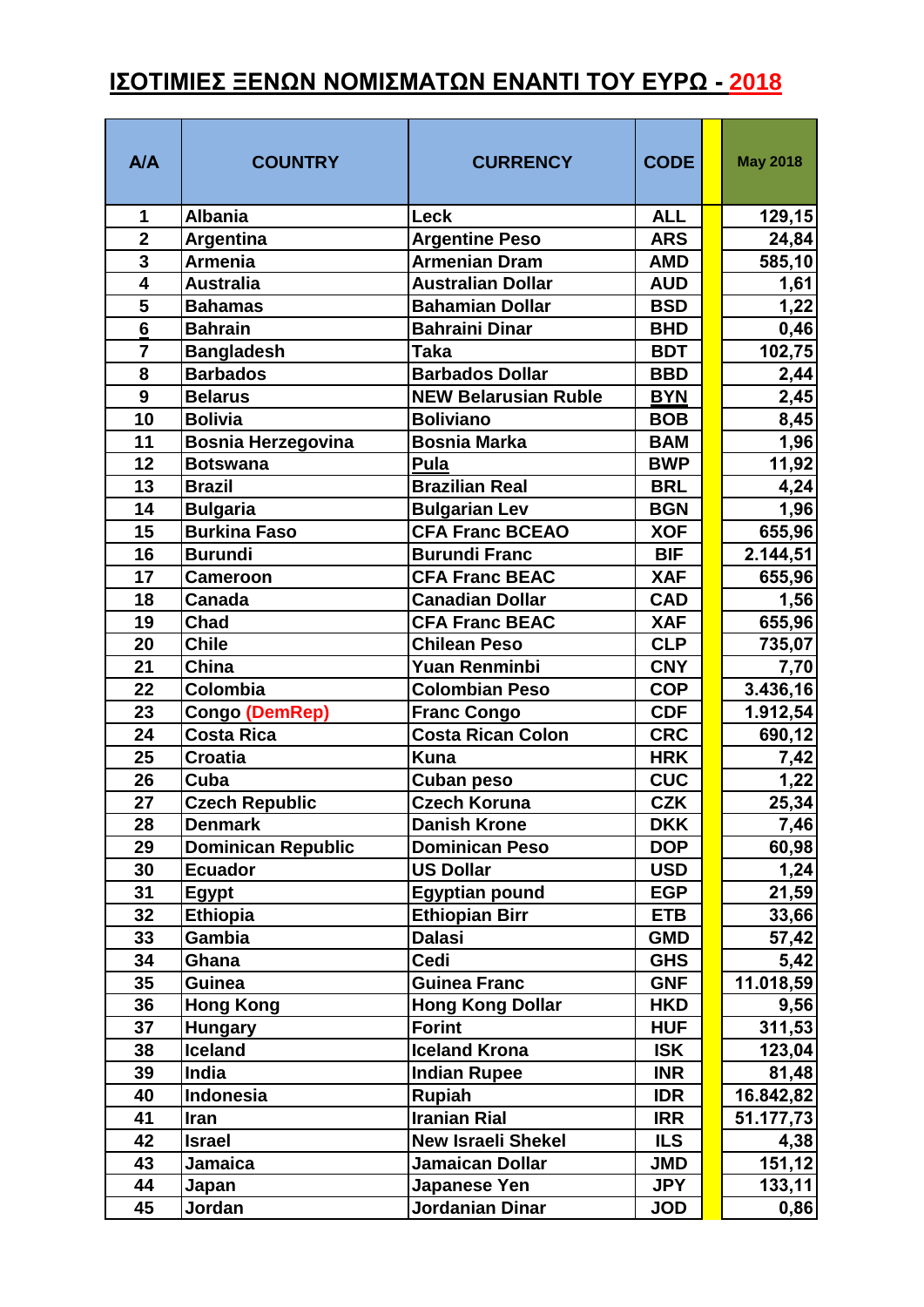| A/A | <b>COUNTRY</b>                | <b>CURRENCY</b>               | <b>CODE</b> | <b>May 2018</b> |
|-----|-------------------------------|-------------------------------|-------------|-----------------|
| 46  | <b>Kazakhstan</b>             | Tenge                         | <b>KZT</b>  | 399,01          |
| 47  | Kenya                         | <b>Kenyan Shilling</b>        | <b>KES</b>  | 122,08          |
| 48  | <b>Kuwait</b>                 | <b>Kuwaiti Dinar</b>          | <b>KWD</b>  | 0,37            |
| 49  | Lebanon                       | <b>Lebanese Pound</b>         | <b>LBP</b>  | 1.842,16        |
| 50  | Libya                         | <b>Libyan Dinar</b>           | <b>LYD</b>  | 1,63            |
| 51  | <b>Madagascar</b>             | <b>Malagasy Franc</b>         | <b>MGA</b>  | 3.888,74        |
| 52  | <b>Malawi</b>                 | Kwacha                        | <b>MWK</b>  | 880,95          |
| 53  | <b>Malaysia</b>               | <b>Malaysian Ringgit</b>      | <b>MYR</b>  | 4,76            |
| 54  | <b>Maldive Is.</b>            | <b>Rufiyaa</b>                | <b>MVR</b>  | 19,08           |
| 55  | <b>Mauritania</b>             | Ouguiya                       | <b>MRO</b>  | 431,71          |
| 56  | <b>Mauritius</b>              | <b>Maur Rupee</b>             | <b>MUR</b>  | 41,32           |
| 57  | <b>Mexico</b>                 | <b>Mexican Peso</b>           | <b>MXN</b>  | 22,96           |
| 58  | <b>Moldova</b>                | <b>Moldovan Leu</b>           | <b>MDL</b>  | 20,26           |
| 59  | Mongolia                      | <b>Tugrik</b>                 | <b>MNT</b>  | 2.949,57        |
| 60  | <b>Morocco</b>                | Moroccan Dirham               | <b>MAD</b>  | 11,35           |
| 61  | <b>Mozambique</b>             | <b>Meticai</b>                | <b>MZN</b>  | 72,34           |
| 62  | <b>Namibia</b>                | <b>Namibian Dollar</b>        | <b>NAD</b>  | 15, 15          |
| 63  | <b>Nepal</b>                  | <b>Nepalese Rupee</b>         | <b>NPR</b>  | 130,87          |
| 64  | <b>New Zealand</b>            | <b>New Zealand Dollar</b>     | <b>NZD</b>  | 1,71            |
| 65  | Nicaragua                     | <b>Cordoba Oro</b>            | <b>NIO</b>  | 38,22           |
| 66  | <b>Niger Rep</b>              | <b>CFA Franc BCEAO</b>        | <b>XOF</b>  | 655,96          |
| 67  | <b>Nigeria</b>                | <b>Naira</b>                  | <b>NGN</b>  | 437,80          |
| 68  | <b>Norway</b>                 | Norwegian Krone               | <b>NOK</b>  | 9,69            |
| 69  | Oman                          | <b>Rial Omani</b>             | <b>OMR</b>  | 0,48            |
| 70  | <b>Pakistan</b>               | <b>Pakistan Rupee</b>         | <b>PKR</b>  | 142,27          |
| 71  | Panama                        | <b>Balboa</b>                 | <b>PAB</b>  | 1,22            |
| 72  | Peru                          | <b>Nuevo Sol</b>              | <b>PEN</b>  | 3,97            |
| 73  | <b>Philippines</b>            | <b>Philippine Peso</b>        | <b>PHP</b>  | 63,61           |
| 74  | <b>Poland</b>                 | <b>Zloty</b>                  | <b>PLN</b>  | 4,21            |
| 75  | Qatar                         | <b>Qatari Riyal</b>           | QAR         | 4,46            |
| 76  | Romania                       | <b>New Leu</b>                | <b>RON</b>  | 4,64            |
| 77  | <b>Russia</b>                 | <b>Russian Ruble</b>          | <b>RUB</b>  | 75,75           |
| 78  | Rwanda                        | <b>Rwanda Franc</b>           | <b>RWF</b>  | 1.045,31        |
| 79  | Saudi Arabia                  | <b>Saudi Riyal</b>            | <b>SAR</b>  | 4,56            |
| 80  | Senegal                       | <b>CFA Franc BCEAO</b>        | <b>XOF</b>  | 655,96          |
| 81  | <b>Serbia</b>                 | <b>Dinar</b>                  | <b>RSD</b>  | 119,18          |
| 82  | <b>Seychelles</b>             | <b>Seychelles Rupee</b>       | <b>SCR</b>  | 17,01           |
| 83  | <b>Sierra Leone</b>           | Leone                         | <b>SLL</b>  | 9.352,65        |
| 84  | <b>Singapore</b>              | <b>Singapore Dollar</b>       | <b>SGD</b>  | 1,62            |
| 85  | <b>South Africa</b>           | Rand                          | <b>ZAR</b>  | 15, 15          |
| 86  | <b>South Korea</b>            | Won                           | <b>KRW</b>  | 1.326,95        |
| 87  | Sri Lanka                     | <b>Sri Lanka Rupee</b>        | <b>LKR</b>  | 192,39          |
| 88  | <b>Sudan Rep</b>              | <b>Sudanise Pound</b>         | <b>SDG</b>  | 22,12           |
| 89  | <b>Swaziland</b>              | Lilangeni                     | <b>SZL</b>  | 15, 15          |
| 90  | <b>Sweden</b>                 | <b>Swedish Krona</b>          | <b>SEK</b>  | 10,41           |
| 91  | <b>Switzerland</b>            | <b>Swiss Franc</b>            | <b>CHF</b>  | 1,20            |
| 92  | <b>Syria Arab Republic</b>    | <b>Syrian Pound</b>           | <b>SYP</b>  | 627,44          |
| 93  | <b>Special Drawing Rights</b> | <b>Special Drawing Rights</b> | <b>XDR</b>  | 0,84            |